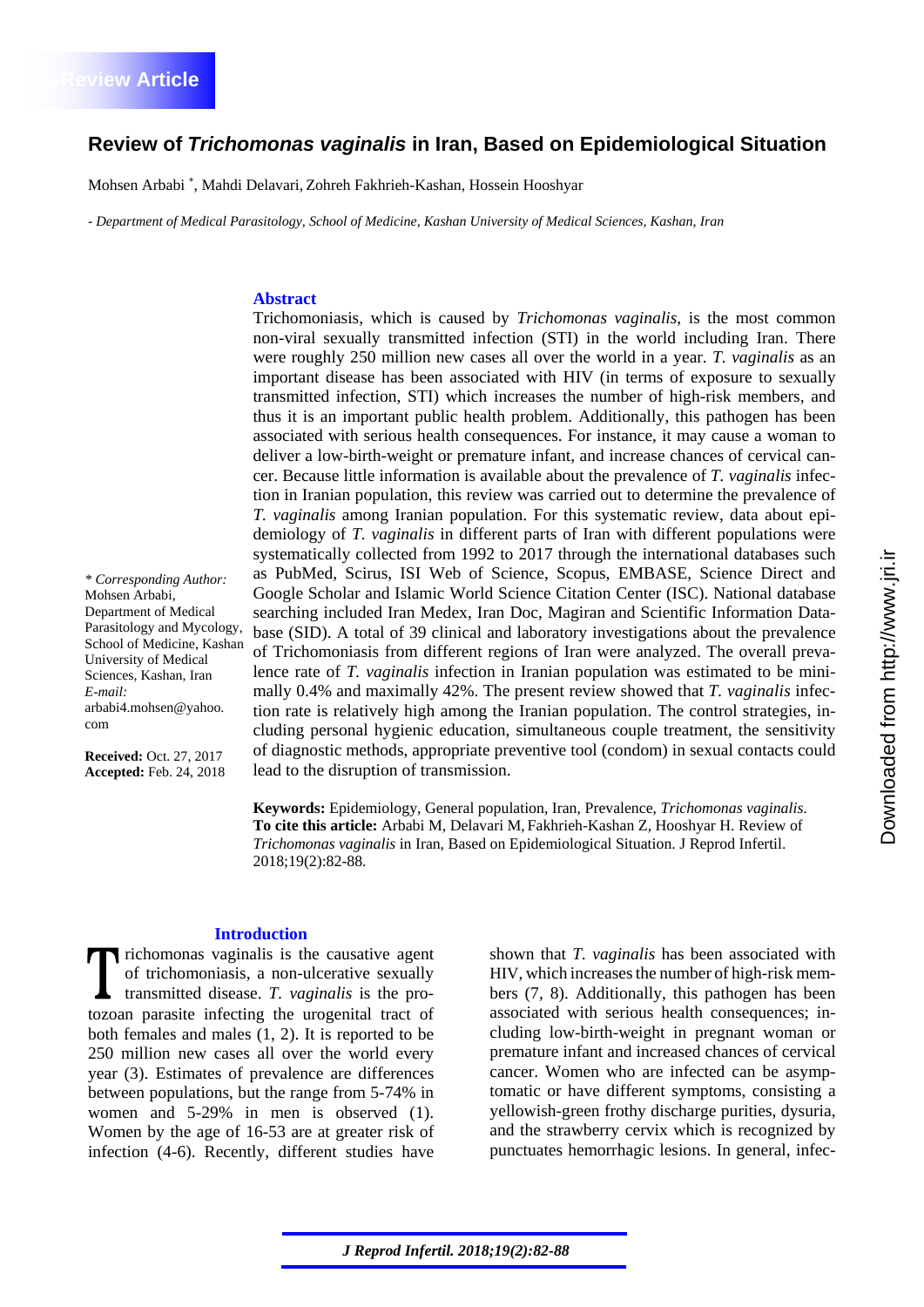tion is asymptomatic in men, although it can be associated with urethral discharge and dysuria (1- 4). For diagnosis of trichomoniasis, different methods have been used, such as, wet mount, culture, Papanicolaou smear, Pap smear, polymerase chain reaction (PCR) and serological tests. Wet mount tests are quick and straightforward. Specialized medium cultures are used for diagnosis, but 2-5 days are required. Also, in some cases, parasites are diagnosed in the Papanicolaou smear. Moreover, the lack of sensitivity and specificity of serological examines is the major limitation for the detection of *T. vaginalis* by indirect serological testing. Recently, new approaches to diagnosis of parasite infections are provided by molecular biological methods. PCR allows the amplification of DNA fragments and diminishes the probability of misdiagnosis. When few trophozoites are recognized in a man's reproductive organs, it is believable that PCR is useful for the diagnosis of trichomoniasis (6-9). 5'-nitroimidazole family include metronidazole and tinidazole which are the most common drugs for treatment of trichomoniasis (10, 11). Because little information is available about the prevalence of *T. vaginalis* infection in Iranian population, this systematic review was carried out to determine the prevalence of *T. vaginalis* infection among Iranian population from 1992 to 2017 through the electronic databases.

*Literature review of prevalence of trichomoniasis:*  For this systematic review, electronic searches in international and national databases and journals were conducted using key words of *Trichomonas vaginalis*, general population, prevalence, epidemiology, and Iran.

These articles had used at least one method (Direct smear, culture, PCR, Pap smear) for epidemiological study in different parts of Iran. Searches were performed through the international databases such as PubMed, Scirus, ISI Web of Science, Scopus, EMBASE, Science Direct, Google Scholar and Islamic World Science Citation Center (ISC). National database searching included Iran Medex, Iran Doc, Magiran and Scientific Information Database (SID). Articles that were published between 1992 and 2017 were reviewed. Among the numerous information sources, relevant studies on *T. vaginalis* infection were identified. Articles related to women with childbearing age who referred to health centers due to pregnancy care and symptoms of vaginitis as well as gynecologic problems and men in different parts of Iran were included. A total of 39 papers were investigated and 3 articles related to women prisoners were excluded from the study. Due to highrisk relationships and inappropriate health conditions, the prevalence of vaginal Trichomoniasis in female prisoners is high and is different from normal rate in the society. Therefore, articles published in the prison population were excluded. For this pathogenic parasitic protozoa, the studies were contradictory and generally of poor quality. At present, different methods have been used for recognizing Trichomoniasis, such as culture, Pap smear, polymerase chain reaction (PCR), and direct smear. Thus, analysis of data was based on the diagnosis of *T. vaginalis* parasite in women who referred to health centers. Results were obtained from different geographical areas classified and analyzed by descriptive statistics.

Women referred to health centers in Sirjan (1992), Kashan (1993), Isfahan (1995) and Tabriz (1998) were infected with *T. vaginalis* (Direct smear: 2.2% and culture: 2.8%), (Culture: 2 0.1%), (Direct smear: 1.49% and culture: 1.92%), (Direct smear: 22.6%), respectively (12-15). Pap smear specimens from women referring to health centers in Yasouj (1999) were 1.9% infected with *T. vaginalis* (16). In 1010 Pap smear specimens (1999) of 9.9% patients referring to Kashan, were infected with *T. vaginalis* (17). Pregnant women referring to health centers in Kashan (2000) and women referring to health centers in Zahedan (2001) and Hamedan (2001) were infected with *T. vaginalis* (Culture: 0.44%), (Direct smear: 4.5% and culture: 5.3%), (Direct smear: negative), respectively (18-20). Result of the direct smear method and culture in pregnant women referring to health centers in Tehran (2002) showed 2.9% of patients were infected with *T. vaginalis* (21). Women referring to health centers in Gorgan (2003), Hamedan (2004) and Orumieh (2004) were infected with *T. vaginalis* (Direct smear and culture: 9%), (Direct smear: 2% and culture: 3%), (Direct smear: 2.4% and culture: 2.6%), respectively (22-24). 63 women with symptoms of vaginitis in Yasouj were surveyed using direct smear and culture methods (2004) and the result showed 19.04% and 42.9% of patients were infected with *T. vaginalis*, respectively (25). In the health center in Robat Karim (2005), patients were tested by direct smear and culture; results showed 1.4% of them were infected with *T. vaginalis* (26). Sharbatdaran et al. used three methods of direct smear, culture and Pap smears for diagnosis of infection with *T. vaginalis* in Babol (2005) that 18.67%,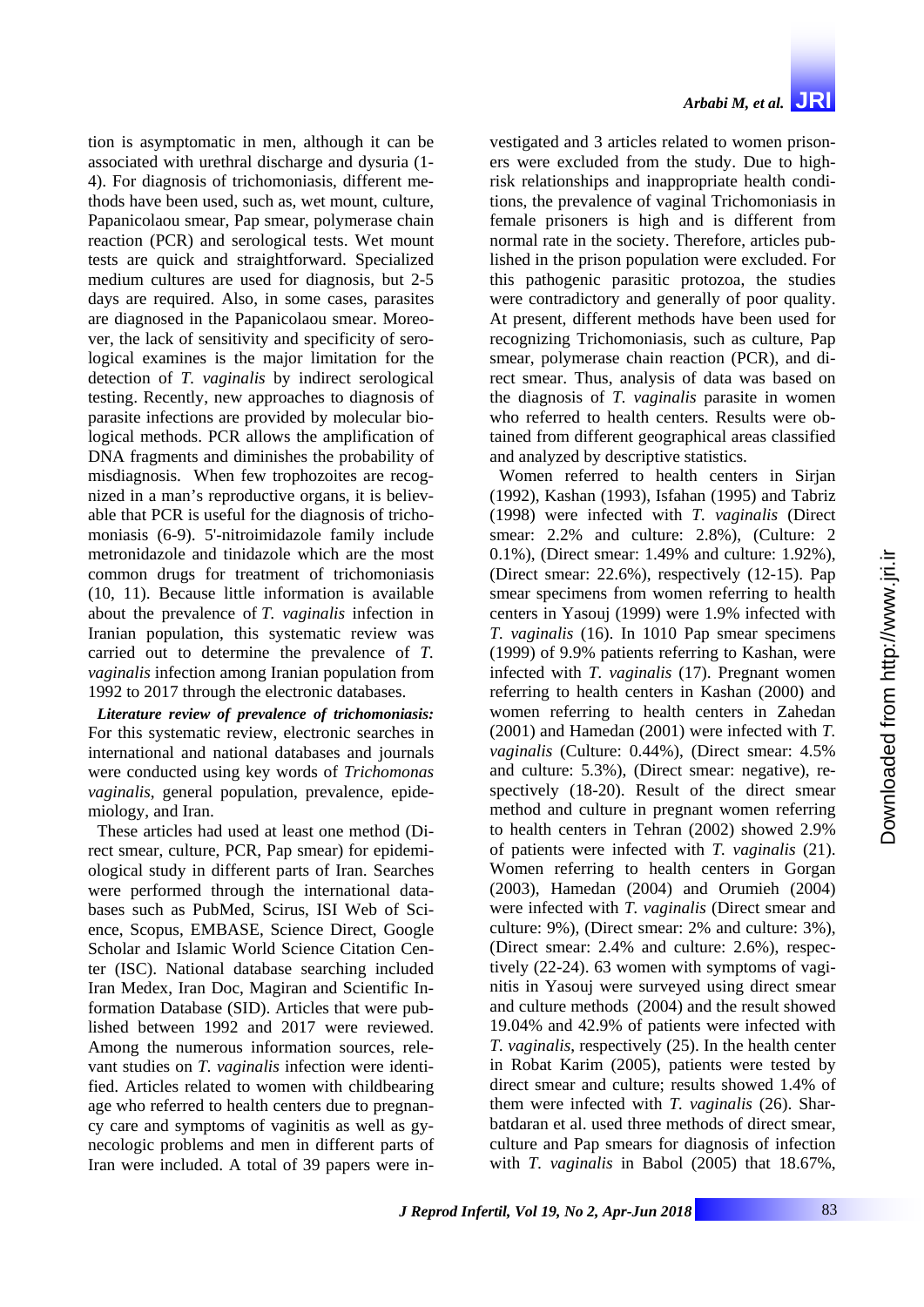## **JRI** *Epidemiology of Trichomonas vaginalis in Iran*

18.67% and 25.3% of women were infected respectively (27). 0.9% infection with *T. vaginalis* was observed in 33690 Pap smear specimens in Kermanshah (2005) (28). A survey of women referring to health centers in Tabriz (2006), Yazd (2006), Tehran (2007) showed the percentage of infection with *T. vaginalis* using direct smear and culture was direct smear: 3.46 and culture: 4.56, direct smear: 1.2 and culture: 2.6%, direct smear and culture: 4, direct smear: 22.6, respectively (29-31). In a study that carried out among 300 women referring to health centers of Shahrod (2008) using Pap smear and direct smear methods, only one case of *T. vaginalis* infection was reported (32). A survey of Pap smear samples showed 3.2% of women had a Trichomoniasis infection in the Sari health center (33). Study on women referring to Tehran health center (2009) was achieved using direct smear and culture and obtained result showed the percentage of infection was 2.6 and 3.2, respectively (34). The infection rate of *T. vaginalis* in 160 women suspected of Trichomoniasis in Lorestan was 11.8% and 18.75% using direct smear and culture methods, respectively (35). From 1353 Pap smears specimens in Ahvaz (2010), 1.4% of patients were infected with *T. vaginalis* (36). In two studies in 2010 and 2011, percentage of *T. vaginalis* infection in women with childbearing age and pregnant women in Zanjan was 6.4 and 3.3, respectively (37, 38). PCR-SSCP method was used to test 950 samples from Hamadan and Tehran and obtained results showed fifty samples were positive (39). 3,500 women referring to health centers in Tehran and Kashan were tested using direct smear, culture and PCR methods and 4% of them were infected (40). Patients in Kermanshah, Kashan and rural area of Shahrekord were infected with *T. vaginalis* (Direct smear: 1.5% and culture: 2.1%), (Direct smear and culture: 2%) and (Direct smear: 4%), respectively (41-43). In 2014, women referring to Tehran health centers and Qom were infected with *T. vaginalis* (Culture with urine sample of 5% and vaginal sample of 2.4%, PCR with urine sample of 8.2% and vaginal sample of 8.7%) and (Direct smear: 2.67%, PCR:11.3%), respectively (44, 45) (Table 1).

Estimates of prevalence of *T. vaginalis* between populations are different worldwide, but the range from 5-74% in women and 5-29% in men is observed (1). The incidence of Trichomoniasis has increased remarkably especially in developing countries and in populations with high-risk behaviors such as poor sexual activity hygiene and multiple sexual partners. Poverty, socioeconomic status, illiteracy, high risk sexual behaviors, and HIV positive are risk factors for infection of *T. vaginalis* (46-49). In some studies, infection with *T. vaginalis* was more in illiterates than literates (12, 13, 18, 27, 39, 42, 44). Low rate of infection with Trichomoniasis was observed among people who used condoms as a contraceptive method (12, 27, 39, 44), whereas in some studies, Trichomoniasis was not related to prevention methods (13, 14, 42). The reports of Trichomoniasis in Iran are different just the same as other parts of the world. The difference in the prevalence of infection may depend on the selection of population groups, methods and the site of specimen collection. Symptomatic Trichomoniasis is less common in men than women. Biological differences between the two sexes are the cause that women have a higher incidence of infection compared to men (50, 42). Sex hormone is a major factor in different prevalence of Trichomoniasis between both sexes (42). Infection in women can be either asymptomatic or symptomatic, while, it is asymptomatic in men (1-4). Diagnosis of Trichomoniasis on the basis of clinical examinations indicates 88% false negative and 29% false positive results (40). On the basis of some studies, clinical symptoms such as burning and itching were associated with Trichomoniasis (12, 14, 18, 22, 24, 27, 39, 44), while these results were in contrast with other studies (13, 29, 42). Direct smear is the most common method for diagnosis of this infection. After taking samples, they must be tested quickly because the parasite stops moving in a short period and will cause false negative results. The standard method in diagnosis of Trichomoniasis is culture. As this method is sensitive, appropriate conditions including ingredients of culture media, culture temperature, incubation time and the rapid transmission of the parasite after sampling to culture medium are required. Before reporting negative results, negative specimens should be keep up to 7 days for more evaluation. But this method is not used as a routine diagnosis since it wastes much time (44). Typical symptomatic Trichomoniasis in men is cleared spontaneously within 10 days. On the other hand, infection in women can persist for years. Therefore, recognition of carriers is very important for accelerating treatment and decreasing the spread of the disease in control strategies (48, 49). One of the most sensitive diagnostic techniques is polymerase chain reaction (PCR).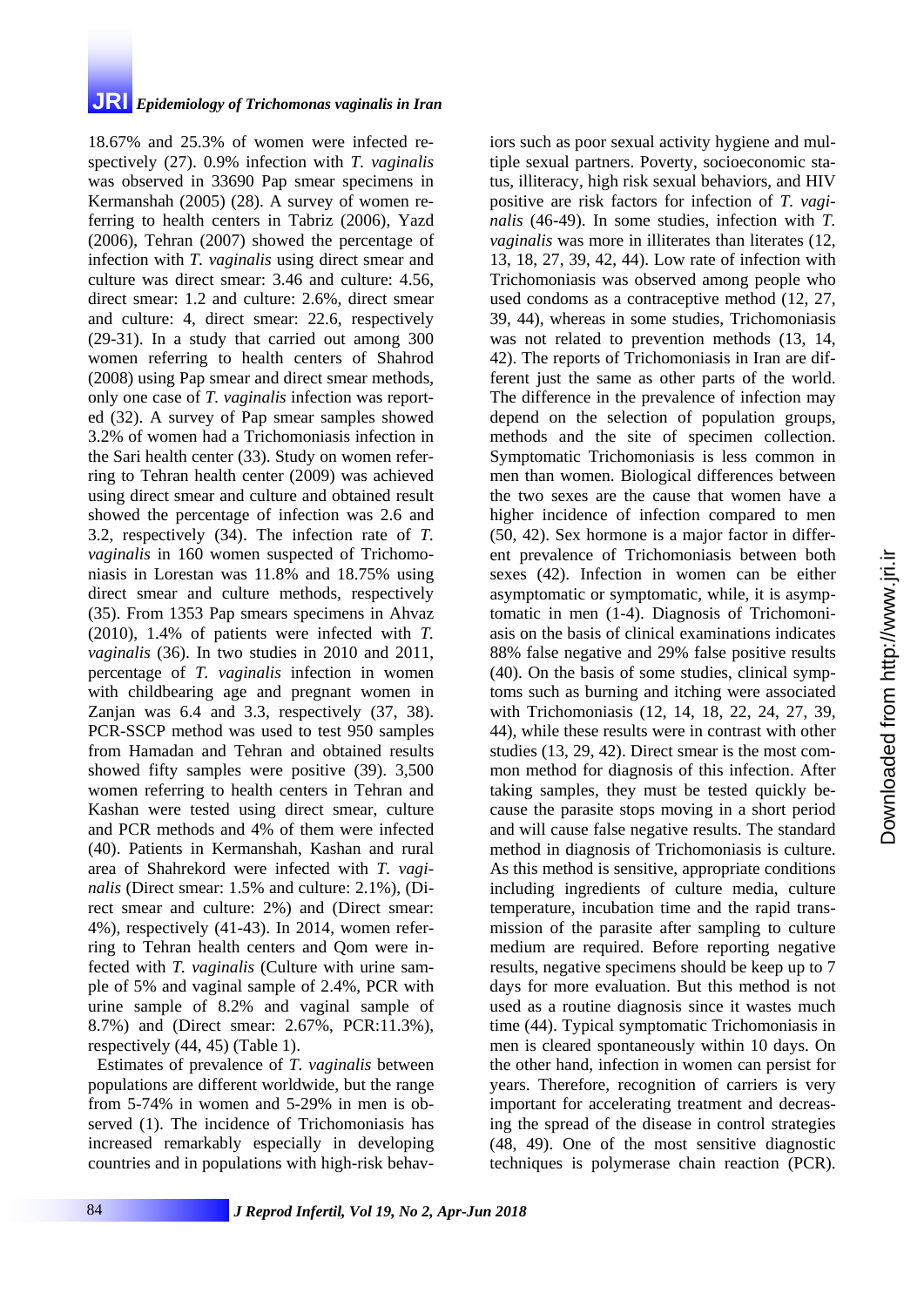| <b>Table 1.</b> Prevalence of T. <i>vaginalis</i> in different parts of Iran from 1992 to 2017 |  |  |
|------------------------------------------------------------------------------------------------|--|--|
|------------------------------------------------------------------------------------------------|--|--|

| City                               | <b>Method</b>                                  | <b>Study population</b>                               | Year             | <b>Prevalence</b>                                                                                 |            |
|------------------------------------|------------------------------------------------|-------------------------------------------------------|------------------|---------------------------------------------------------------------------------------------------|------------|
| Sirjan                             | Direct smear and culture                       | 500 women referred to health centers                  | 1992             | Direct smear: 2.2%, Culture: 2.8%                                                                 |            |
| Kashan                             | Culture                                        | 900 women referred to health centers                  | 1993             | Culture: 2.1%                                                                                     |            |
| Esfahan                            | Direct smear and culture                       | 470 women referred to health centers                  | 1995             | Direct smear: 1.49%, Culture: 1.92%                                                               |            |
| <b>Tabriz</b>                      | Direct smear                                   | 469 women referred to health centers                  | 1998             | Direct smear: 22.6%                                                                               |            |
| Yasouj                             | Pap smear                                      | 1942 Pap smear cytology samples section               | 1999             | Pap smear: 1.9%                                                                                   |            |
| Kashan                             | Pap smear                                      | 1010 Pap smear cytology samples section               | 1999             | Pap smear: 9.9%                                                                                   |            |
| Kashan                             | Culture                                        | 450 pregnant women referred to health<br>centers      | 2000             | Culture: 0.44%                                                                                    |            |
| Zahedan                            | Direct smear and culture                       | 597 women referred to health centers                  | 2001             | Direct smear: 4.5%, culture: 5.3%                                                                 |            |
| Hamedan                            | Direct smear                                   | 31 women admitted to the psychiatric<br>ward          | 2001             | Direct smear: negative                                                                            |            |
| Tehran                             | Direct smear and culture                       | Pregnant women referred to hospital                   | 2002             | Direct smear and culture: 2.9%                                                                    |            |
| Gorgan                             | Direct smear and culture                       | 102 women referred to health centers                  | 2003             | Direct smear and culture: 9%                                                                      |            |
| Hamedan                            | Direct smear and culture                       | 400 women referred to health centers                  | 2004             | Direct smear:2%, culture:3%                                                                       |            |
| Orumieh                            | Direct smear and culture                       | 420 women referred to health centers                  | 2004             | Direct smear: 2.4%, culture: 2.6%                                                                 |            |
| Yasouj                             | Direct smear and culture<br>and clinical signs | 63 women with symptoms of vaginitis                   | 2004             | Clinical signs: 19.04%, direct smear and cul-<br>ture:42.9%                                       |            |
| <b>Robat Karamu</b>                | Direct smear and culture                       | 500 women referred to health centers                  | 2005             | Direct smear and culture: 1.4%                                                                    |            |
| <b>Babol</b>                       | Direct smear and culture<br>and Pap smear      | 150 women with clinical signs                         | 2005             | Direct smear:18.67%, culture:18.67%, Pap<br>smear: 25.3%                                          | ni.ir      |
| Kermanshah                         | Pap smear                                      | 33690 Pap smear specimens in clinic                   | 2005             | Pap smear: 0.9%                                                                                   |            |
| <b>Tabriz</b>                      | Direct smear and culture                       | 2630 women referred to health centers                 | 2006             | Direct smear: 3.46%, Culture: 4.56%                                                               | $\sim$ MV. |
| Yazd                               | Direct smear and culture                       | 384 women referred to health centers                  | 2006             | Direct smear: 1.2%, Culture: 2.6%                                                                 |            |
| <b>Tehran</b>                      | Direct smear and culture                       | 150 women referred to health centers                  | 2007             | Direct smear and culture:4%                                                                       | /i.c       |
| <b>Shahrod</b>                     | Pap smear and direct<br>smear                  | 300 women referred to health centers                  | 2008             | Pap smear and direct smear: Only 1                                                                |            |
| Sari                               | Pap smear                                      | 1832 Pap smear in women referred to<br>health centers | 2008             | Pap smear: 3.2%                                                                                   | mor        |
| <b>Tehran</b>                      | Direct smear and culture                       | 500 women referred to health centers                  | 2009             | Direct smear: 2.6%, Culture: 3.2%                                                                 |            |
| Lorestan                           | Direct smear and culture                       | 160 women suspected of Trichomoniasis                 | 2010             | Direct smear:11.8%, Culture:18.75%                                                                |            |
| Ahvaz                              | Pap smear                                      | 1353 Pap smear in women referred to<br>health centers | 2010             | Pap smear: 1.4%                                                                                   | .oadec     |
| Zanjan                             | Direct smear                                   | 328 women referred to health centers                  | 2010             | Direct smear: 6.4%                                                                                |            |
| Zanjan                             | Direct smear and culture                       | 1000 pregnant women                                   | 2011             | Direct smear and culture: 3.3%                                                                    | ≳່         |
| Hamadan and<br>Tehran              | PCR-SSCP                                       | 950 women referred to health centers                  | 2011             | PCR-SSCP: Fifty T. vaginalis samples                                                              |            |
| <b>Kashan</b> and<br><b>Tehran</b> | Direct smear, culture<br>and PCR               | 3500 women referred to health centers                 | 2011             | Direct smear, culture and PCR:4%                                                                  |            |
| Kermanshah                         | Direct smear and culture                       | 600 women referred to health centers                  | $2011 -$<br>2012 | Direct smear1.5%, culture:2.1%                                                                    |            |
| Kermanshah                         | Direct smear and culture                       | 600 women referred to health centers                  | 2012             | Direct smear:1.5%, culture:2.1%                                                                   |            |
| Kermanshah                         | Pap smear and direct<br>smear                  | 1100 women referred to health centers                 | 2006-<br>2012    | Pap smear and direct smear: 0.63%                                                                 |            |
| Kashan                             | Direct smear and culture                       | 970 women and 235 men referred to<br>health centers   | 2013             | Direct smear and culture :2%                                                                      |            |
| Shahrekord                         | Direct smear                                   | 92 rural women                                        | 2014             | Direct smear:4%                                                                                   |            |
| <b>Tehran</b>                      | Culture and PCR                                | 140 women referred to health centers                  | 2014             | Culture: urine sample: 5%, vaginal sample: 2.4%,<br>PCR: urine sample: 8.2%, vaginal sample: 8.7% |            |
| Qom                                | Direct smear and PCR                           | 300 women referred to health centers                  | 2014             | Direct smear: 2.67%, PCR:11.3%                                                                    |            |
| Ardabil                            | Direct smear and culture                       | 904 women referred to health centers                  | 2014             | Direct smear: 3.38%, culture: 4.48%                                                               |            |
| Hamadan                            | Direct smear and cul-<br>ture                  | 1200 women referred to health centers                 | 2015             | Direct smear: 0.3%, culture: 0.6%                                                                 |            |
| Hamadan                            | Direct smear and culture                       | 862 women referred to health centers                  | 2015             | Direct smear and culture: 1.9%                                                                    |            |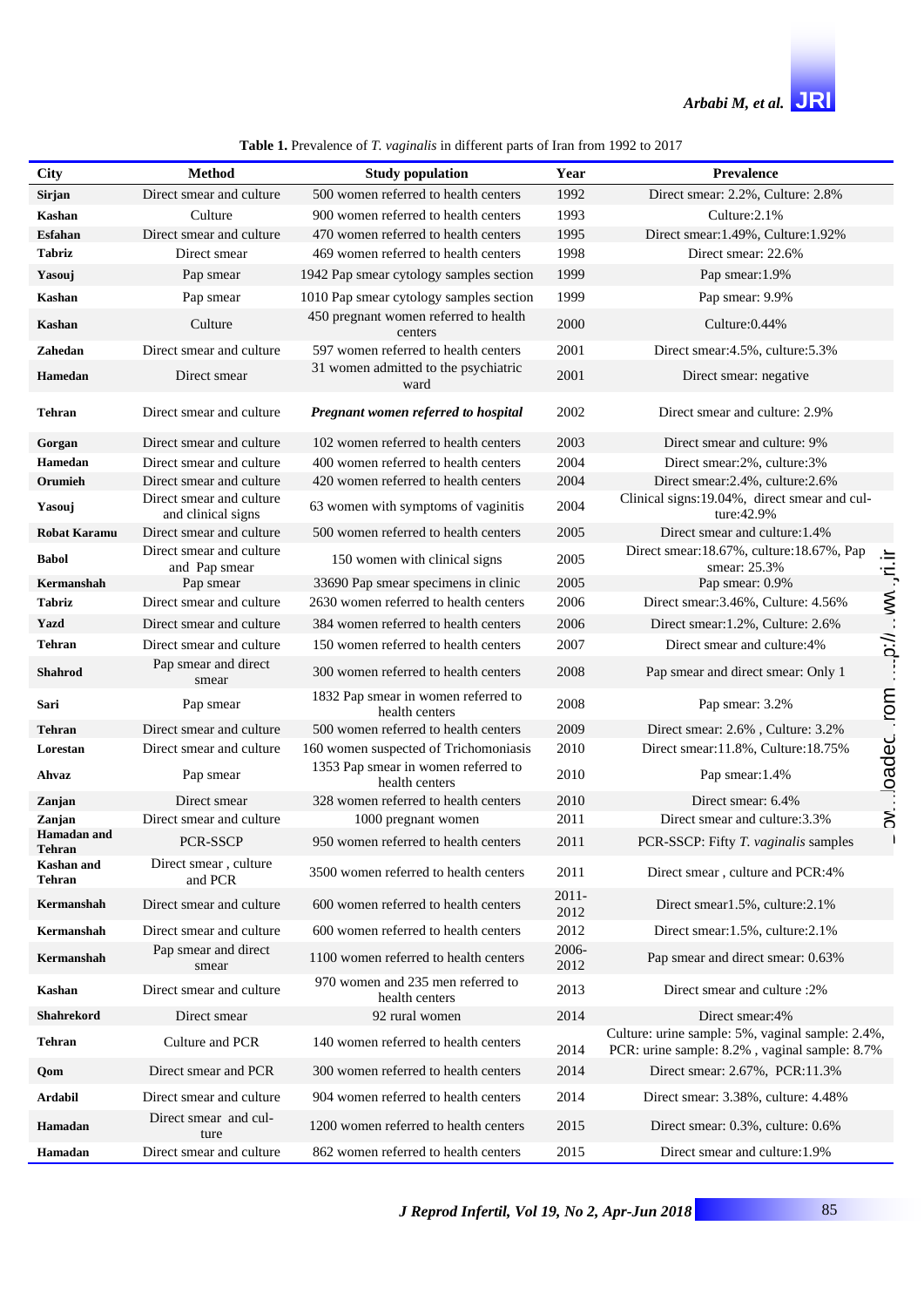## **JRI** *Epidemiology of Trichomonas vaginalis in Iran*

For better chances of accurate diagnosis, at least two techniques are needed, such as wet mount microscopy and culture. Although PCR is found to be highly specific and sensitive, it is costly to be used in routine diagnostic laboratories (42, 49, 51). Based on reviewing research conducted in Iran, studies have used at least one detection method (Pap smear, direct smear, culture and PCR) (41-55). Among the articles, only 12 articles had used a detection method while the other remaining articles used at least 2 or 3 detection methods (12-45, 52-55). Research done among various groups of women indicates that the prevalence is different between women admitted to the psychiatric ward and women with symptoms of vaginitis from zero to 42.9%, respectively (21, 26). Results of this systematic review shows the considerable rate of Trichomoniasis in Iran is related to lack of appropriate control programs in different parts of the country. Control of *T. vaginalis* could have considerable public health benefits in controlling both HIV and sexual diseases in women. This approach needs to be conducted in large communities, with particular attention to high-risk groups. Screening or empiric treatment is not only needed in high-risk groups, but also is needed in low-risk groups like pregnant women.

#### **Conclusion**

The present review showed that *T. vaginalis* infection rate is relatively high among the Iranian population. Range of control strategies, including personal hygienic education, simultaneous couple treatment, the sensitivity of diagnostic methods, appropriate preventive tool (condom) in sexual contacts could lead to the disruption of transmission. Using at least two techniques such as culture or PCR in addition to direct smear is recommended for better diagnosis of infection and understanding the actual prevalence of *T. vaginalis*.

#### **Conflict of Interest**

We declare that there is no conflict of interest regarding the publication of this paper.

#### **References**

1. Vos T, Flaxman AD, Naghavi M, Lozano R, Michaud C, Ezzati M, et al. Years lived with disability (YLDs) for 1160 sequelae of 289 diseases and injuries 1990-2010: a systematic analysis for the Global Burden of Disease Study 2010. Lancet. 2012;380 (9859):2163-96.

- 2. Mao M, Liu HL. Genetic diversity of Trichomonas vaginalis clinical isolates from Henan province in central China. Pathog Glob Health. 2015;109(5): 242-6.
- 3. Kashan ZF, Arbabi M, Delavari M, Hooshyar H, Taghizadeh M, Joneydy Z. Effect of Verbascum thapsus ethanol extract on induction of apoptosis in Trichomonas vaginalis in vitro. Infect Disord Drug Targets. 2015;15(2):125-30.
- 4. Menezes CB, Mello Mdos S, Tasca T. Comparsion of permanent staining methods for the laboratory diagnosis of trichomoniasis. Rev Inst Med Trop Sao Paulo. 2016;58:5.
- 5. Mahmoud A, Sherif NA, [Abdella R,](http://www.ncbi.nlm.nih.gov/pubmed/?term=Abdella%20R%5BAuthor%5D&cauthor=true&cauthor_uid=25783642) El-Genedy AR, El Kateb AY, Askalani AN. Prevalence of Trichomonas vaginalis infection among Egyptian women using culture and Latex agglutination: cross-sectional study. BMC Womens Health. 2015;15:7.
- 6. Khatoon R, Jahan N, Ahmad S, Khan HM, Rabbani T. Comparison of four diagnostic techniques for detection of Trichomonas vaginalis infection in females attending tertiary care hospital of North India. Indian J Pathol Microbiol. 2015;58(1):36-9.
- 7. [Manshoori](http://www.ncbi.nlm.nih.gov/pubmed/?term=Manshoori%20A%5BAuthor%5D&cauthor=true&cauthor_uid=26622305) A, Mirzaei S, Valadkhani Z, Kazemi Arababadi M, Rezaeian M, Zainodini N, et al. A diagnostic and symptomatological study on Trichomoniasis in symptomatic pregnant women in Rafsanjan, south central Iran in 2012-13. Iran J Parasitol. 2015;10(3):490-7.
- 8. Secor WE, Meites E, Starr MC, Workowski KA. Neglected parasitic infections in the United States: trichomoniasis. Am J Trop Med Hyg. 2014;90(5): 800-4.
- 9. Ryu JS, Min DU. Trichomonas vaginalis and trichomoniasis in the Republic of Korea. Korean J Parasitol. 2006;44(2):101-16.
- 10. Forbes GL, Drayton R, Forbes GD. A case of metronidzole-resistant Trichomonas vaginalis in pregnancy. Int J STD AIDS. 2015;27(10):906-8.
- 11. Hawkins I, Carne C, Sonnex C, Carmichael A. Successful treatment of refractory Trichomonas vaginalis infection using intravenous metronidazole. Int J STD AIDS. 2015;26(9):676-8.
- 12. Shaifi I, Khatami M, Tahmores-Kermani E. [Prevalence of Trichomonas vaginalis in women referred to vali-asr polyclinic and the health center number 3 in Sirjan city]. J Kerman Univ Med Sci. 1994;1(3):125-32. Persian.
- 13. Rasti S, Arbabi M, Khakbazan S, Khamechian T, Hooshyar H, Yadegarifard G. [Epidemiology of Trichomoniasis in women referring to health and therapeutic centers of Kashan in 1372 and 1373]. Feyz. 2000;3(4):104-10. Persian.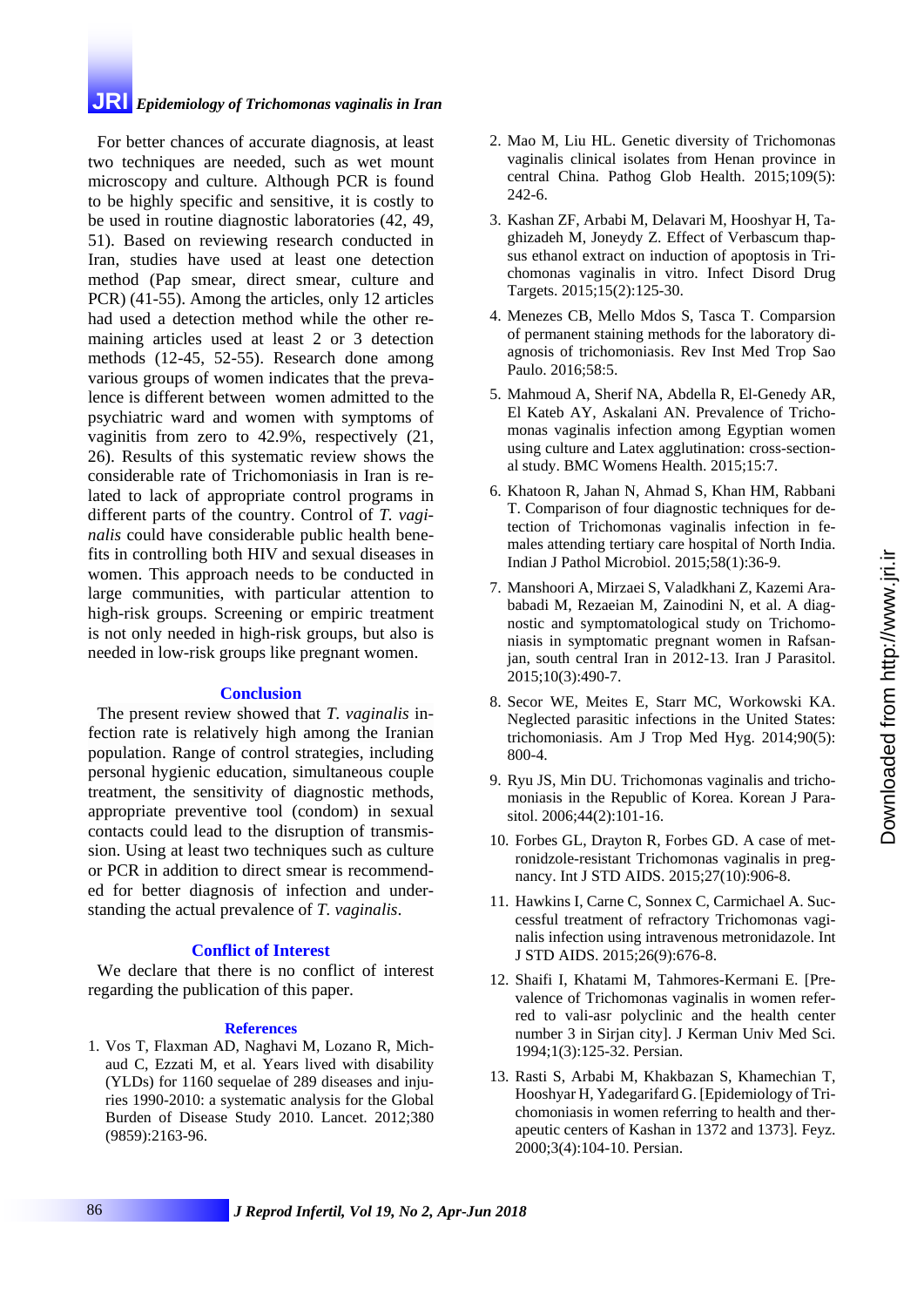- 14. Baghaei M, Memarzadeh Z. [Prevalence of Trichomoniasis in women: Isfahan 1995]. J Res Med Sci. 2001;6(2):108-12. Persian.
- 15. Shahbazi A, Falah E, Safaian A. [Infection rate of Trichomonas vaginalis in females referring to Tabriz Health Care centers, 1998-99]. Res Med. 2001; 25(4):231-4. Persian.
- 16. Parhizkar S, Moshfeh A. [Prevalence of cervicovaginal infections among the Pap smears of women (Yasuj, 1999 -2000)]. Armaghan Danesh. 2003;7 (28):37-44. Persian.
- 17. Rasti S, Khamechian T. [Frequency cytological alterations Trichomoniasis in symptomatic females referring to a gynecology clinic in Kasha]. Feyz. 2004;8(1):73-7. Persian.
- 18. Rasti S, Taghriri A, Behrashi M. [Trichomoniasis in parturient referring to Shabihkhani hospital in Kashan, 2001-2002]. Feyz. 2003;7(2):21-5. Persian.
- 19. Zangiabadi M, Qureshi M, Khoushideh M, Roudbari M, Bahrami Sh. Survey of sensitivity of wet smear and dorset medium in comparison with diamond medium for diagnosis of Trichomonas vaginali. Zahedan J Res Med Sci. 2002;4(3):9-15.
- 20. Tavakol P, Zahirnia AH, Sardarian K, Nazari M, Taherkhani HA, Siavashi MR, et al. [A study of fungal and parasitic infections of skin, digestive and reproductive tract in patients with chronic psychiatric disorders at Sina Hospital in Hamadan (2002-3)]. J Ilam Univ Med Sci. 2006;14(3):45-51. Peresian.
- 21. Akbarian A, Akhlaghi L, Ourmazdi H, Foroohesh H, Falahati M, Farokhnejad R. [An investigation on coincidence of Trichomoniasis and bacterial vaginosis and their effects on pregnant women referred to Shahid akbarabadi maternity hospital in Tehran during 2002-2003]. Razi J Med Sci. 2005; 12(46):227-34. Persian.
- 22. Bakhshandehnosrat S, Qaemi E, Behnampoor N, Rezayayi M. [Determining the etiological agents in vaginal infections in women referring to Dezyani women hospital in Gorgan]. J Sabzevar Univ Med Sci. 2003;10(3):58-65. Persian.
- 23. Habibypour R, Amirkhani A, Matinnia N. Contamination rate of Trichomonas vaginalis in females referring to Taamin Ejtemayi hospitals in Hamedan in 2005. Zahedan J Res Med Sci. 2007;8(4):245- 51.
- 24. Hazrati Kh, Mohammadzadeh H, Mostaghim M, Fereiduni J, Mehri E. [A comparative study sensitivity diagnostic of smear and Diamond culture methods for detection of Trichomonas vaginalis and the relationship between infection and clinical findings]. J Urmia Univ Med Sci. 2004;15:7-13. Persian.
- 25. Moshfe AA, Hosseini S. Comparison of clinical and microscopis diagnosis of Trichomoniasis referred to the Yasouj Women Clinic. Armaghane Danesh. 2004;9(1):71-82.
- 26. Akhlaghi L, Falahati M, Jahani Abianeh M, Ourmazdi H, Amini M. [Study on the prevalence of Trichomonas vaginalis and Candida Albicans in women referred to Robat Karim medical center and a comparative evaluation of Loffler and Diluted Carbol Fuchsin Stains for rapid diagnosis of them]. Razi J Med Sci. 2005;12(48):75-87. Persian.
- 27. Sharbat Daran M, Shefaei Sh, Sami H, Haji Ahmadi M, Ramezan Pour R, Mersadi N, et al. Comparison of clinicalpresentations, wet smear, Papanicolaou smear with Dorset'sculture for diagnosis of Trichomonas vaginalis in doubtfulwomen to Trichomoniasis. J Babol Univ Med Sci. 2005;7(3):46- 9.
- 28. Abdolali chalechale, Isaac karimi. The prevalence of Trichomonas vaginalis infection amang patients that presented to hospitals in the Kermanshah district of Iran in 2006 and 2007. Turk J Med Sci. 2010;40:971-5.
- 29. Jamali R, Zareikar B, Yousefee S, Ghazanchaei A. Comparison of direct microscopic examination and culture methods sensitivity for diagnosis of Trichomonas vaginalis in Tabriz health care centers visitors. Yafteh. 2007;8(4):63-8.
- 30. Etminan S, Bokaee M. Prevalence of trichomoniasis in women referring to health centers in Yazd. J Knowledge Health. 2007;2(3):14-20.
- 31. Gouya MM, Nabai S. [Prevalence of some sexually transmitted infections in a family planning service]. Razi J Med Sci. 2007;14(54):143-50. Persian.
- 32. Bulbul haghighi N, Ebrahimi H, Delvarian-Zade M, Hasani MR. [Evaluate and compare the clinical and laboratory diagnosis of candida vaginitis in women referred to health centers in the Shahrood city]. J Shahrekord Univ Med Sci. 2009;11(3):17- 22. Persian.
- 33. Ziaei Hezarjaribi H, Dalimi A, Ghasemi M, Ghafari R, Esmaeili S, Armat S, et al. [Prevalence of comm on sexually transmitted diseases among women referring for Pap smear in Sari, Iran]. J Mazand Univ Med Sci. 2013;23(1):19-24. Persian.
- 34. Rezaeian M, Vatanshenassan M, Rezaie S, Mohebali M, Niromand N, Niyyati M, et al. Prevalence of Trichomonas vaginalis using parasitological methods in Tehran. Iran J Parasitol. 2009;4(4):43-7.
- 35. Badparva E, Papi OA, kheirandish F, Pornia Y, Azizi M. Sensitivity assessment of direct method for diagnosis of Trichomonas vaginalis in comparison with Dorset culture media. Yafteh. 2010;12(1): 25-30.